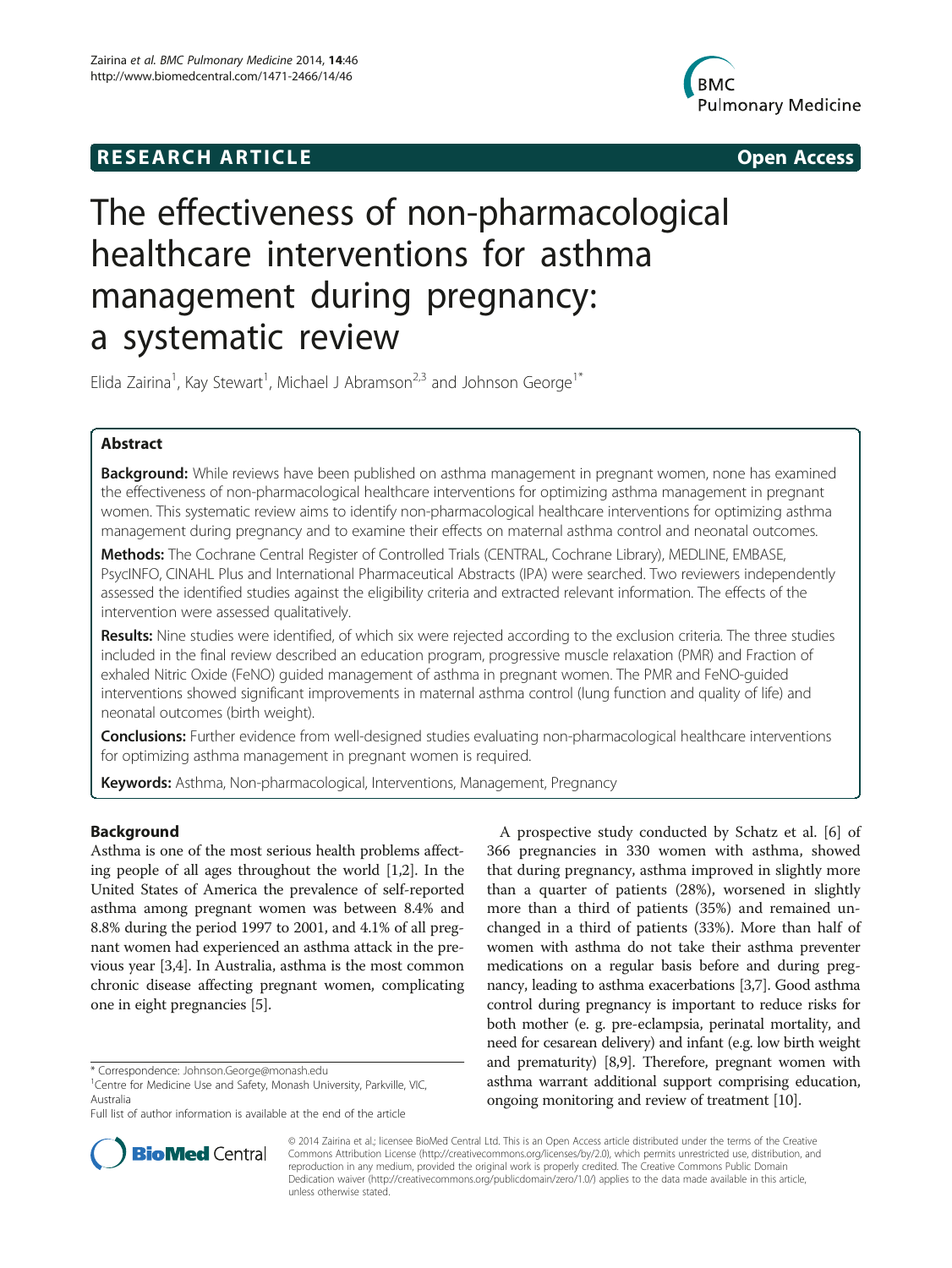Many national and international bodies have developed guidelines for asthma management in pregnancy. They include the British Thoracic Society, National Heart Lung and Blood Institute (NHLBI), American College of Obstetricians & Gynecologists (ACOG) and the American College of Asthma and Allergy (ACAAI), National Asthma Council of Australia (NAC), and Global Initiative for Asthma (GINA) [[11](#page-6-0)-[15](#page-7-0)]. All these guidelines have emphasized the need to provide optimal therapy to maintain control of asthma throughout gestation for maternal health and quality of life as well as for normal fetal maturation. The Expert Panel Report of the Working Group on Asthma and Pregnancy – Updates in National Asthma Education and Prevention Program (NAEPP) – has recommended four critical components for managing asthma during pregnancy: (1) assessment and monitoring of asthma including objective measures of pulmonary function, (2) control of factors contributing to asthma severity, (3) patient education, and (4) a stepwise approach to pharmacological therapy [\[16\]](#page-7-0). Asthma management during pregnancy requires close collaboration among obstetricians, primary care physicians, and asthma-care specialists [[17\]](#page-7-0). Better asthma control can be achieved if patients are involved in self-management, including selfmonitoring of either symptoms or peak expiratory flow rates, maintaining regular contact with medical practitioners and following written asthma action plans [\[18\]](#page-7-0).

While there are many published reviews of pharmacological asthma management in pregnant women [[19,20](#page-7-0)], none has assessed the effectiveness of non-pharmacological healthcare interventions for optimizing asthma management in pregnant women. Most of the interventions in pregnant women have focused on the safety and efficacy of asthma medications in pregnant women [\[21,22](#page-7-0)]. General practitioners (family physicians) have reported a lack of confidence and/or knowledge in managing deteriorating asthma in pregnancy, although having a good understanding of the safety of asthma medications during pregnancy [[23](#page-7-0)]. Despite being concerned about health outcomes, women are not well supported in managing asthma during pregnancy [[24](#page-7-0)]. Empirical evidence on interventions to optimize asthma management during pregnancy, targeting both pregnant women with asthma and their health professionals, is needed. The aim of this review was to identify non-pharmacological healthcare interventions for optimizing asthma management during pregnancy and examine their effects on maternal asthma symptoms and neonatal outcomes.

# Methods

# Eligibility criteria

To be included, studies had to describe the effectiveness of non-pharmacological healthcare interventions for managing asthma in pregnant women using one of the following

prospective study designs: randomized controlled trials (RCTs) controlled clinical trials (CCTs), or pre- and post- (uncontrolled before and after) studies. Studies of nonpharmacological healthcare interventions in pregnant women, including behavioral or educational interventions targeting patients, patient self-management programs, patient monitoring and follow-up of asthma management were eligible. Studies were excluded if they were not aimed at pregnant women with asthma, comprised only pharmacological interventions in the absence of intervention by a healthcare professional (e. g. drug trials), or only targeted healthcare professionals (e. g. education to improve prescribing). Studies needed to have measured at least one of the following primary or secondary outcomes at baseline and at follow-up:

#### Primary outcomes for the review

- 1. Asthma symptom scores measured using any validated instrument (e.g. Juniper's Asthma Control Questionnaire [ACQ] [\[25](#page-7-0)]).
- 2. Health-related Quality of Life (HRQoL) scores measured using any validated instrument (e.g. Asthma Quality of Life Questionnaire-Marks [AQLQ-M] [[26](#page-7-0)]).
- 3. Asthma -related scheduled or unscheduled healthcare visits to emergency department (ED), general practitioner (GP), or hospitalization.

# Secondary outcomes

- 1. Lung function measurements (e.g. Peak expiratory flow rate [PEFR], Forced expiratory volume in one second  $[FEV<sub>1</sub>]$ , Forced vital capacity  $[FVC]$ ).
- 2. Asthma medication adherence (assessed using a valid instrument or objective data).
- 3. Neonatal outcomes (e.g. birth weight, survival, Appearance, Pulse, Grimace, Activity, Respiration (APGAR) scores, gestational age).

# Information sources

A systematic search of the following databases was carried out using the Cochrane Central Register of Controlled Trials (CENTRAL, The Cochrane Library 2013), Ovid MEDLINE, Ovid EMBASE, Ovid PsycINFO, CINAHL Plus and International Pharmaceutical Abstracts (IPA). In addition to searching these databases, reference lists from previously published review articles were also searched. The final search was carried out in October 2013.

# Search strategies

Professional librarians were consulted in developing the search strategy for each database. No language restrictions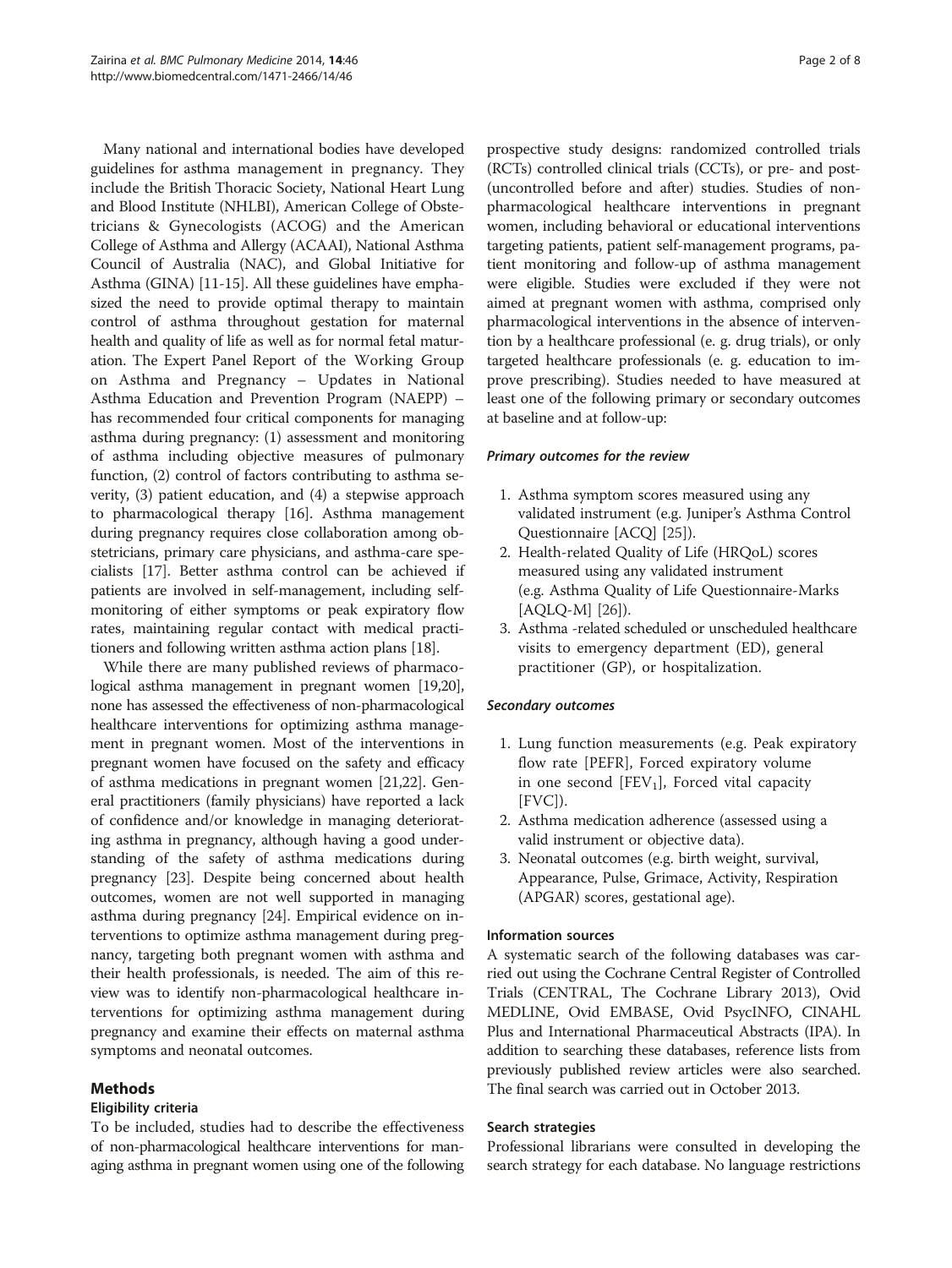were used and searches were not limited to publication years. The broad terms asthma\* AND pregnan\* as (text word) were used. The following keywords were entered: asthma\* OR wheez\* OR, bronchoconstrict\* OR bronchospas\* AND pregnancy\* OR pregnant OR maternal\* in combination with clinical trials OR randomized controlled trials OR controlled clinical trials. Additional searches using the Medical Subject Headings (MeSH) 'asthma' and 'pregnancy' were performed in Medline and PubMed.

# Study selection

One author (EZ) ran the search strategy described above. All studies identified were imported into an Endnote® library (version X6, Thomson Reuters). After removal of duplicates, the remaining titles and abstracts were reviewed by EZ to exclude studies that did not meet the inclusion criteria. Full texts of all studies that were considered relevant on the basis of review of title and abstract were retrieved, read and assessed independently by two reviewers (EZ and JG).

#### Data collection process and data items

Using an electronic data extraction form [\[27\]](#page-7-0), one author (EZ) extracted the data from included studies, which were verified by a second author (JG). Any disagreements and uncertainties were identified and resolved in discussion with an adjudicating third author (KS). Given the clinical heterogeneity of the studies included, a qualitative assessment of the effects of the intervention was performed, based on the methodological quality and the study outcomes. The effects of the intervention were described by comparing the difference in outcome measures from baseline to end of the study between the groups. If more than one outcome was reported, priority was given to validated measures [[28](#page-7-0)].

# Results

# Study selection

Figure [1](#page-3-0) shows the process of selection of studies for the systematic review, based on PRISMA guidelines [[29](#page-7-0)]. Overall, 2,387 references published until 9 October 2013 were identified in the preliminary search: Ovid MEDLINE (n = 636), Ovid EMBASE (n = 779), CINAHL Plus (n = 337), Ovid PsycINFO  $(n = 22)$ , IPA  $(n = 137)$ , Ovid CENTRAL  $(n = 143)$  and PubMed  $(n = 333)$ . Screening of the reference lists of published articles resulted in identification of another 18 articles. After combining the results from each database and removal of duplicate titles from Endnote®, 1,717 unique studies remained. After further screening, 1,461 were removed due to irrelevant titles or abstracts, leaving 256 studies for further scrutiny; 247 studies were excluded after further review. Of the nine full-text articles obtained, one was a narrative review [\[30\]](#page-7-0), one had a

retrospective design [[31](#page-7-0)], one had a cross-sectional design [[32](#page-7-0)] and three were based on secondary analysis of other studies [\[33-35\]](#page-7-0) leaving only three original studies for the final review [\[36](#page-7-0)-[38](#page-7-0)].

#### Study characteristics

The characteristics and results of the three studies included in the final review are summarized in Table [1](#page-4-0). These studies evaluated the following interventions in pregnant women: an education program [\[36](#page-7-0)], progressive muscle relaxation (PMR) [[37\]](#page-7-0) and management of asthma guided by Fraction of exhaled Nitric Oxide (FeNO) [\[38\]](#page-7-0). Heterogeneity in study design, setting, type of intervention, follow-up and outcome measures were found among the three studies. Two studies took place in the antenatal clinic of one Australian hospital [[36](#page-7-0),[38](#page-7-0)] and another [[37\]](#page-7-0) in Germany. All three interventions were conducted in clinics or hospital settings.

#### Methodological quality

All three studies had methodological limitations. The education program in the uncontrolled pre- and posttest design study was delivered by the same personnel who were involved in outcome assessment and were not masked (blinded), thus observation/detection bias might have occurred [[36](#page-7-0)]. Only one of the RCTs reported allocation concealment [[38](#page-7-0)]. The outcomes of both trials [\[37,38](#page-7-0)] were assessed by masked investigators but only one reported masking of both the participants and personnel who were involved in the intervention [[38](#page-7-0)]. Sample size calculation was described for both RCTs, but not in the pre- and post-test study [[36](#page-7-0)]. Participation and attrition rates varied across the three studies. Only Powell et al. [[38](#page-7-0)] gave reasons for participant withdrawal (11 from the trial group and 6 from the control group). None of the study protocols were published. One trial was registered with the Australian and New Zealand Clinical Trial registry [[38](#page-7-0)].

# Results of individual studies Education program

Murphy et al. [[36](#page-7-0)] conducted a study to implement asthma self-management skills through an education program in pregnant women with asthma in an antenatal clinic. The asthma self-management skills assessed were: medication adherence (inhaled corticosteroid [ICS] users only), knowledge about how the reliever and preventer medications worked and inhaler technique, possession of a written action plan, and self-monitoring. The medication adherence and knowledge were assessed by direct questioning, while the inhaler technique was demonstrated by the patient.

The study found that maternal and neonatal outcomes may be improved by asthma self-management education, which can be delivered in an antenatal clinic by a nurse with specific training in asthma education. Improvements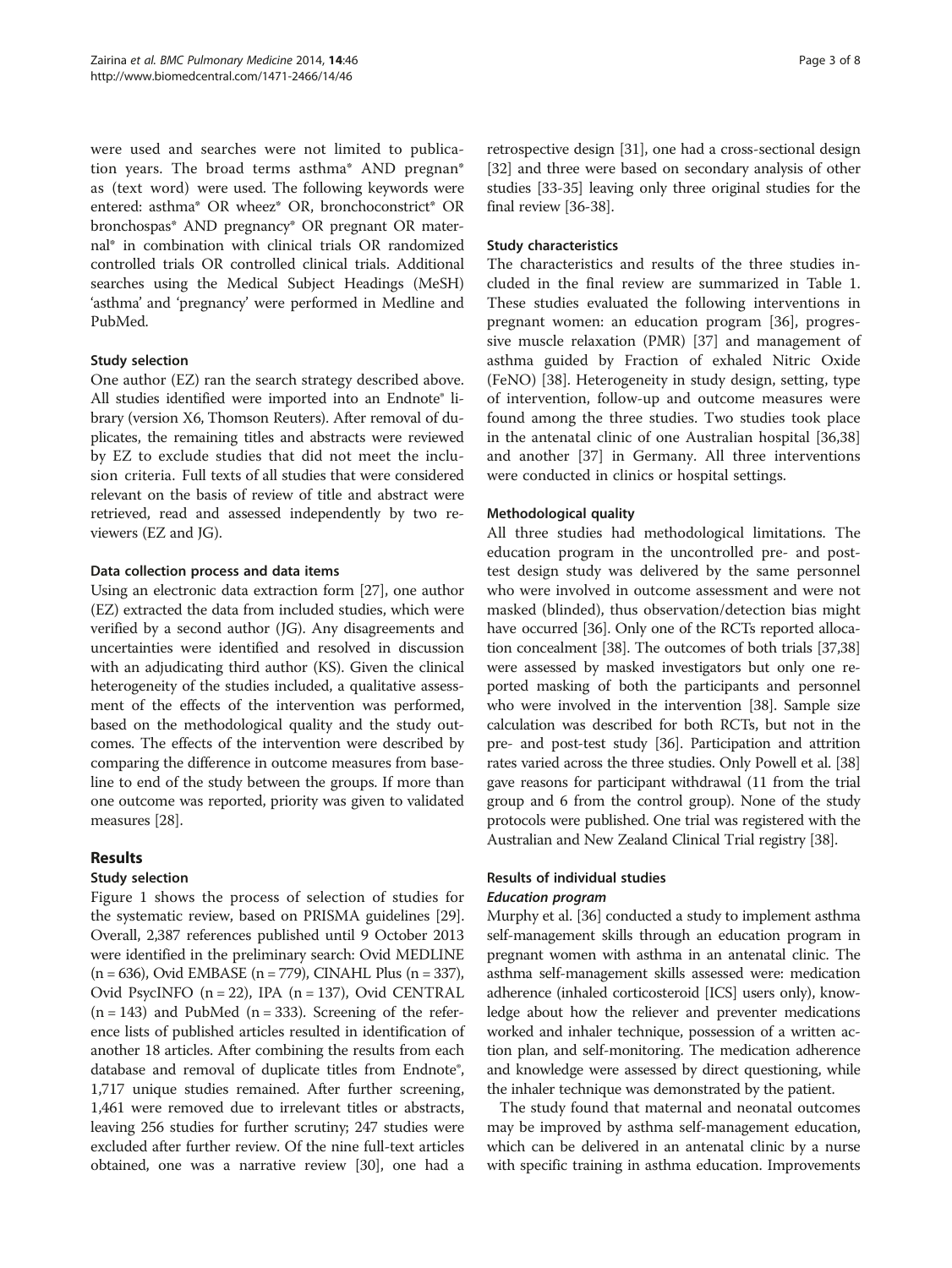<span id="page-3-0"></span>

in asthma medication adherence, knowledge and skills were associated with asthma education and should be considered as an important aspect of managing asthma in pregnant women [[36](#page-7-0)]. There were some limitations of this study. The time elapsed  $(\sim 3 \text{ months})$  between the two visits was identified by the authors as a potential confounder, as changes in asthma control could be influenced by gestation and seasonal changes [\[36\]](#page-7-0). Since there was no comparison group, it remained unclear if the asthma management skills improved because of the asthma education provided in the antenatal clinic, as a result of other factors, or spontaneously [[36](#page-7-0)].

#### Progressive Muscle Relaxation (PMR)

This trial by Nickel et al. [[37\]](#page-7-0) examined the efficacy of progressive muscle relaxation (PMR) on changes in heart rate, systolic blood pressure (SBP), lung function and quality of life in pregnant women with asthma. The PMR procedures in this study required the participants

to monitor and control their state of muscular tension. In the first step, the women deliberately applied tension to certain muscle groups and then released the tension and focused on how the muscle relaxed during the process [[37](#page-7-0)]. This study claimed that the PMR intervention was inexpensive and demonstrated a potential benefit in pregnant women with asthma [[37\]](#page-7-0). Inability to confirm that all the participants followed the instructions was a limitation acknowledged by the authors [\[37](#page-7-0)]. The short term follow-up of the study (8 weeks) may have contributed to the low drop-out rate [\[37\]](#page-7-0). Only immediate effects were measured after an active intervention. Hence it is unknown if PMR intervention would have had similar effects in the longer term and during asthma exacerbations [[37\]](#page-7-0).

#### FeNO-based algorithm

Powell et al. [\[38\]](#page-7-0) carried out a double-blind parallel group RCT to test whether asthma control in pregnancy would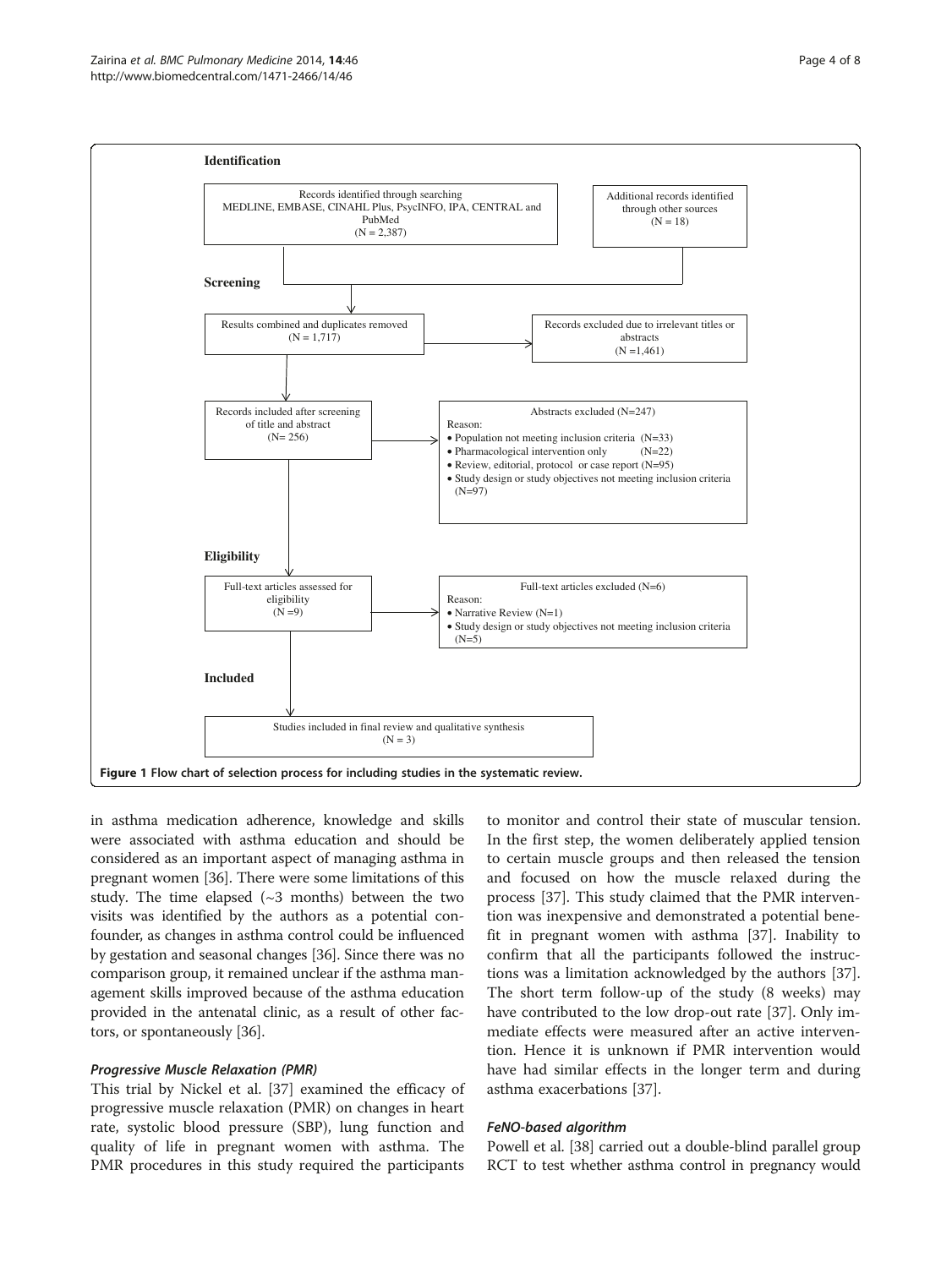| First Author, Year,<br>study                                  | Aim                                                                                                                                                                | Setting;<br>country                           | Population                                                                                                                                                                                                       | Study<br>design  | Interventions                                                                                                                                                                                                                                                                                          | Follow-up                                     | Outcomes                                                                                                                                                                                                                                      | <b>Results</b>                                                                                                                                                                                                                                                                                                                                                                                                                                                                                                                                                                                                                                                                                  |
|---------------------------------------------------------------|--------------------------------------------------------------------------------------------------------------------------------------------------------------------|-----------------------------------------------|------------------------------------------------------------------------------------------------------------------------------------------------------------------------------------------------------------------|------------------|--------------------------------------------------------------------------------------------------------------------------------------------------------------------------------------------------------------------------------------------------------------------------------------------------------|-----------------------------------------------|-----------------------------------------------------------------------------------------------------------------------------------------------------------------------------------------------------------------------------------------------|-------------------------------------------------------------------------------------------------------------------------------------------------------------------------------------------------------------------------------------------------------------------------------------------------------------------------------------------------------------------------------------------------------------------------------------------------------------------------------------------------------------------------------------------------------------------------------------------------------------------------------------------------------------------------------------------------|
| Murphy, 2005 [36]<br>"Education program"                      | To determine the<br>level of asthma<br>self-management<br>skills and<br>knowledge, and<br>to implement an<br>asthma<br>education<br>program                        | Antenatal clinics;<br>NSW, Australia          | Pregnant women with<br>a doctor's diagnosis<br>of asthma (mild,<br>moderate, severe)<br>at $\sim$ 20 weeks gestation                                                                                             | Pre-and<br>post- | I: Received education<br>about asthma control and<br>self-management skills<br>from a nurse (asthma<br>educator) in two visits<br>each consisting of a<br>30-60 min session ( $n = 211$ )<br>C: no control group                                                                                       | $~133$ week s<br>of gestation<br>(last visit) | Self-reported<br>nonadherence to ICS,<br>lung function (FEV <sub>1</sub> ,<br>$FEV1%$ , FVC, FEV <sub>1</sub> /FVC),<br>symptoms and reliever<br>medication use.                                                                              | Non-adherence to ICS<br>decreased ( $p = 0.006$ ). FEV <sub>1</sub> ( $\theta$ )<br>at first visit <sup>1</sup> : mild: $3.14 \pm 0.05$<br>moderate: $2.87 \pm 0.08$<br>severe: $2.87 \pm 0.09$ FEV <sub>1</sub> ( <i>l</i> ) at<br>last visit <sup>1</sup> : mild: $3.13 \pm 0.08$<br>moderate: $2.91 \pm 0.12$<br>severe: 2.95 ± 0.10. No<br>significant difference in lung<br>function, symptoms and<br>reliever medication use<br>between the two visits.                                                                                                                                                                                                                                   |
| Nickel, 2006 [37]<br>"Progressive Muscle<br>Relaxation (PMR)" | To examine the<br>efficacy of PMR<br>in pregnant<br>women                                                                                                          | Psychosomatic<br>clinics; Germany,<br>Austria | Pregnant women with<br>asthma who were<br>regularly seen by an<br>obstetrician/<br>gynecologist                                                                                                                  | <b>RCT</b>       | I: 30 min PMR session,<br>3 times a week ( $n = 32$ )<br>C: placebo (30 min sham<br>training), 3 times a week<br>$(n = 32)$                                                                                                                                                                            | 8 weeks<br>from<br>baseline                   | Lung function (PEF,<br>$FEV1$ ), QoL (SF-36)                                                                                                                                                                                                  | FEV <sub>1</sub> ( <i>l</i> ): initial <sup>2</sup> : l: 1.69 $\pm$ 0.6<br>C: $1.75 \pm 0.5$ final <sup>2</sup> : I: $2.22 \pm$<br>0.5 C: $1.75 \pm 0.5$ Difference<br>in FEV <sub>1</sub> [95%CI] = 0.5 (0.2 to<br>0.8) $p = 0.005$ Difference in<br>SF-36 (mental health<br>component) $[95\%CI] = 5.8$<br>$(1.4 \text{ to } 10.2) \text{ p} = 0.01$                                                                                                                                                                                                                                                                                                                                          |
| Powell, 2011 [38]<br>"FeNO based<br>Algorithm"                | To test the<br>hypothesis that a<br>management<br>algorithm for<br>asthma in<br>pregnancy based<br>on FeNO and<br>symptoms would<br>reduce asthma<br>exacerbations | Antenatal clinics;<br>NSW, Australia          | Non-smoking pregnant<br>women (aged $\geq$ 18 years) RCT<br>with asthma, $12 - 20$<br>weeks gestation and<br>using asthma<br>medications (e.g.<br>inhaled therapy,<br>$beta_2$ -agonist) within<br>the past year | Double-blind     | I: FeNO algorithm to adjust monthly<br>therapy: (1) FeNO<br>concentration was used to<br>adjust the dose of inhaled<br>corticosteroids (2) ACQ<br>score was used to adjust<br>the dose of long acting<br>beta <sub>2</sub> -agonist ( $n = 111$ ) C:<br>ACQ- based clinical<br>algorithm ( $n = 109$ ) | until<br>delivery                             | Exacerbation types<br>(unscheduled doctor<br>visits, OCS use, hospital<br>admission, ER/labor<br>ward visits), QoL (SF-12<br>and AQLQ-M), Lung<br>function (FEV <sub>1</sub> and<br>$FEV1%$ ), current<br>treatment and perinatal<br>outcomes | Significant reduction in<br>unscheduled doctor visits<br>for asthma ( $p = 0.002$ ) and<br>OCS use $(p = 0.042)$ , QoL<br>(SF-12 mental health<br>component) higher in<br>FeNO group ( $p = 0.008$ ) –<br>remained significantly<br>different after adjustment<br>for baseline values<br>$(p = 0.037)$ , AQLQ-M<br>scores were low at the<br>completion of the study<br>and not different between<br>the groups. $FEV_1(l)$ at<br>randomisation <sup>3</sup> : $\frac{1}{2}$ : 3.05<br>$(2.96 - 3.14)$ C: 3.06<br>$(2.96 - 3.15)$ FEV <sub>1</sub> ( $\ell$ ) at end<br>of study <sup>3</sup> : I: 3.09 (3.0 – 3.17)<br>C: 3.01 (2.91 - 3.10) No<br>significant difference in<br>lung function. |

# <span id="page-4-0"></span>Table 1 Key features of studies included in the final review

Data are presented as <sup>1</sup>) mean  $\pm$  SE, <sup>2</sup>) mean  $\pm$  SD, <sup>3</sup>) mean [95% Confidence Interval].

ACQ = Asthma Control Questionnaire, AQLQ-M = Asthma Quality of Life Questionnaire-Marks, C = Control, FeNO = Fractional exhaled Nitric Oxide, FEV<sub>1</sub> = Forced expiratory volume in 1 second, FVC = Forced vital capacity, ICS = Inhaled corticosteroid, I = intervention, min = minute, I = liter, OCS = Oral corticosteroid, PEF = Peak expiratory flow rate, QoL = Quality of Life, RCT = Randomized Controlled Trial, SF-36 = Short Form 36  $SF-12 = Short Form 12$ .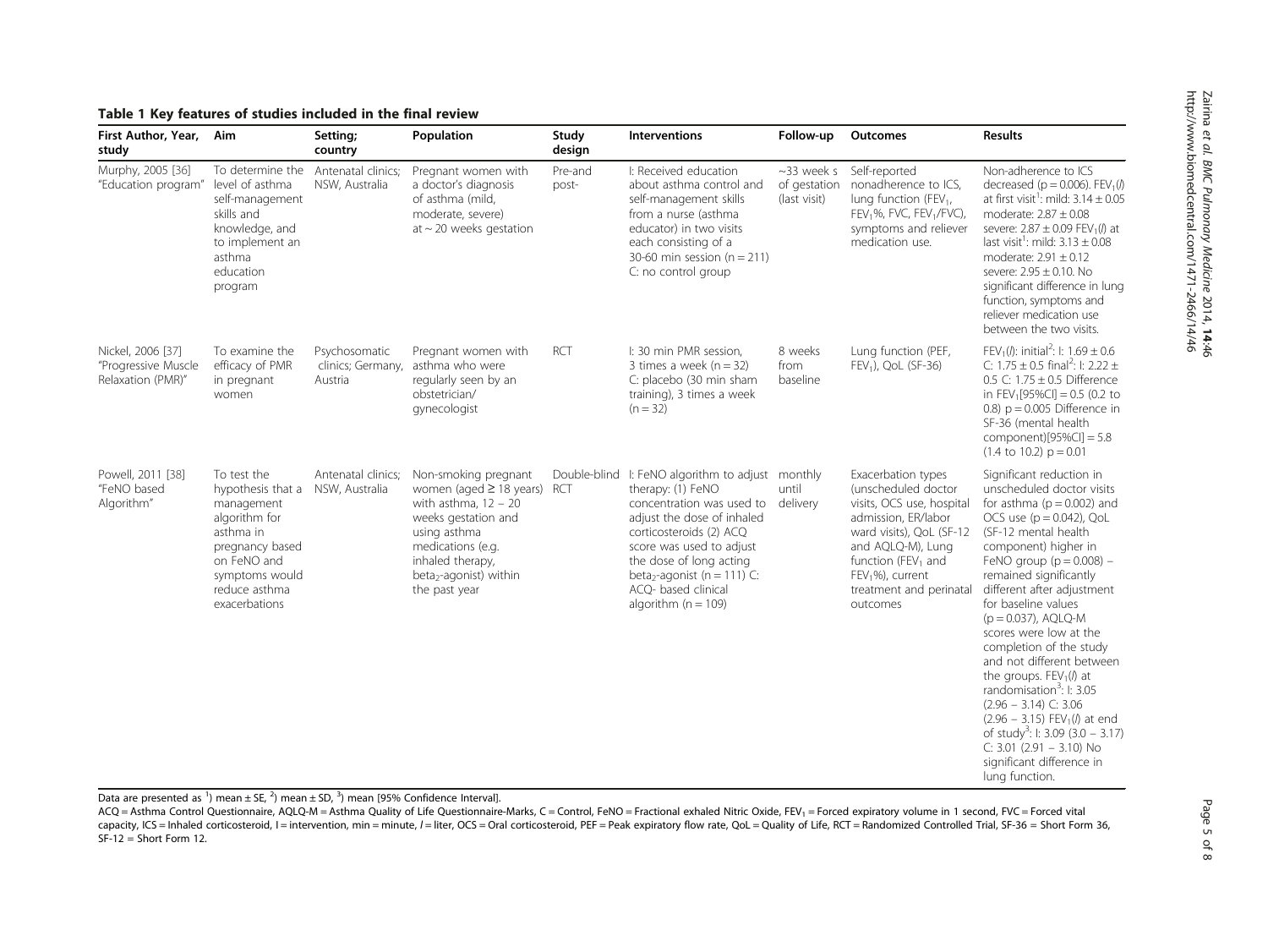be better using a FeNO-based treatment algorithm compared to an ACQ clinical algorithm in terms of reducing asthma exacerbations. FeNO helps to identify eosinophilic airway inflammation and to adjust the dose of ICS. The FeNO-based algorithm group had a sequential process: (1) FeNO concentration to adjust the dose of ICS; and (2) ACQ score to adjust the dose of long acting beta<sub>2</sub>-agonist. The clinical algorithm was based on asthma control assessed with Juniper's ACQ questionnaire. The data collected included clinical symptoms, ACQ, quality of life questionnaires (AQLQ-M and SF-12), present treatment (ICS and  $\beta_2$  agonist), FeNO and spirometry (FEV<sub>1</sub>, FVC).

This trial showed that the FeNO group had a significantly lower rate of asthma exacerbations during pregnancy  $(p = 0.001)$  and unscheduled doctor visits due to asthma during pregnancy  $(p = 0.002)$  [[38](#page-7-0)]. However the ACQ scores (symptom-free days) and the AQLQ-M scores of the two groups were not significantly different at the end of the study [\[38](#page-7-0)]. The mean daily ICS dose was lower in the FeNO group throughout the study. A higher median birth weight as well as a reduction in preterm deliveries and neonatal hospitalizations was also found in this group [\[38](#page-7-0)].

# **Discussion**

This systematic review evaluated the effectiveness of non-pharmacological healthcare interventions for improving asthma management in pregnant women. The three studies included in the review assessed education, PMR and a FeNO-based algorithm, which were found to have some positive effects on asthma management in pregnancy. Firm conclusions however, cannot be drawn due to the limited number of reported studies, clinical heterogeneity of the interventions, variations in outcome measures and limitations in study designs.

Patient education is the cornerstone of asthma management during pregnancy as it promotes adherence and in turn, improves asthma control [\[16](#page-7-0)]. Gibson et al. [[39](#page-7-0)] identified four components of an effective asthma education program: (1) information about asthma and its management, (2) self-monitoring of either symptoms or peak expiratory flow rate, (3) regular medical review for assessing asthma control, severity and medications, and (4) a written action plan to guide patient self-management of asthma exacerbations. Pregnant women with asthma should have a basic understanding of self-monitoring, how to use asthma medications correctly, how to manage worsening asthma and the importance of continued adherence to asthma management plans [[16\]](#page-7-0). Asthma education programs and self-management skills have been proven to be effective in improving health outcomes in adults with asthma [\[18\]](#page-7-0). Both the studies of Murphy et al. [[36](#page-7-0)] and Powell et al. [[38](#page-7-0)] provided education to pregnant women on skills and knowledge to manage their asthma,

leading to improvement in adherence to medication regimens and asthma action plans.

The 30-min PMR sessions three times a week showed a greater improvement in lung function compared to sham training [\[37\]](#page-7-0). A systematic review by Huntley et al. [\[40](#page-7-0)] concluded that muscular relaxation may improve lung function. However, there was no evidence for effectiveness on asthma symptoms in pregnant women with asthma. The effects of educational interventions and PMR on asthma at different stages of gestation remain unknown.

The outcomes measured varied among the three studies. Lung function (e.g.  $FEV_1$ ,  $PEF$ ) was measured as an outcome in all of the studies included. All three studies showed some improvement in  $FEV<sub>1</sub>$ , although only one study demonstrated a significant improvement in  $FEV<sub>1</sub>$ as a result of the intervention [\[37](#page-7-0)]. During pregnancy, static lung function remains the same except for a reduction in functional residual capacity (FRC), expiratory reserve volume (ERV) and residual volume (RV) [[41](#page-7-0)]. As the uterus enlarges, FRC decreases by 10% to 25% of the previous value due to a 35% to 40% decrease in chest wall compliance [\[42](#page-7-0)]. Normal pregnancy may have no significant effect on airway function. However in pregnant women with asthma, peak flow rate,  $FEV<sub>1</sub>$  and  $FVC$ may decrease particularly during acute exacerbations [[43\]](#page-7-0). The study by Schatz et al. [\[44\]](#page-7-0) observed that it is important to measure  $FEV<sub>1</sub>$  regularly during pregnancy, both as a prognostic factor for perinatal outcomes and as a measure of asthma control. Monitoring lung function using spirometry is recommended in the initial assessment of all pregnant women with asthma and periodically as needed [[45](#page-7-0)], although lung function is typically impaired only in severe asthma and during acute exacerbations. Further studies are needed to confirm the efficacy of healthcare interventions in pregnant women with asthma over different trimesters, as pulmonary function changes throughout pregnancy in asthmatic women [\[6,](#page-6-0)[43](#page-7-0),[46](#page-7-0)].

Powell et al. [[38](#page-7-0)] reported a significant reduction in the rate of unscheduled doctor visits for asthma and oral corticosteroid use in patients receiving FeNO-guided management. Reduced asthma exacerbations leading to improvements in both maternal and neonatal outcomes were also reported [\[38\]](#page-7-0). The application of FeNO as a biomarker of airway inflammation for the adjustments of ICS treatment to guide asthma management has been widely studied, however the results are as yet inconclusive. Several studies have shown that FeNO-guided asthma management is no more effective in reducing asthma exacerbations than current asthma guidelines and conventional pulmonary tests using spirometry [[47-50\]](#page-7-0). Daily FeNO monitoring has been shown to be of no added value compared to daily symptom monitoring. Moreover, FeNO measurements are not routinely available in most clinical settings [\[11\]](#page-6-0).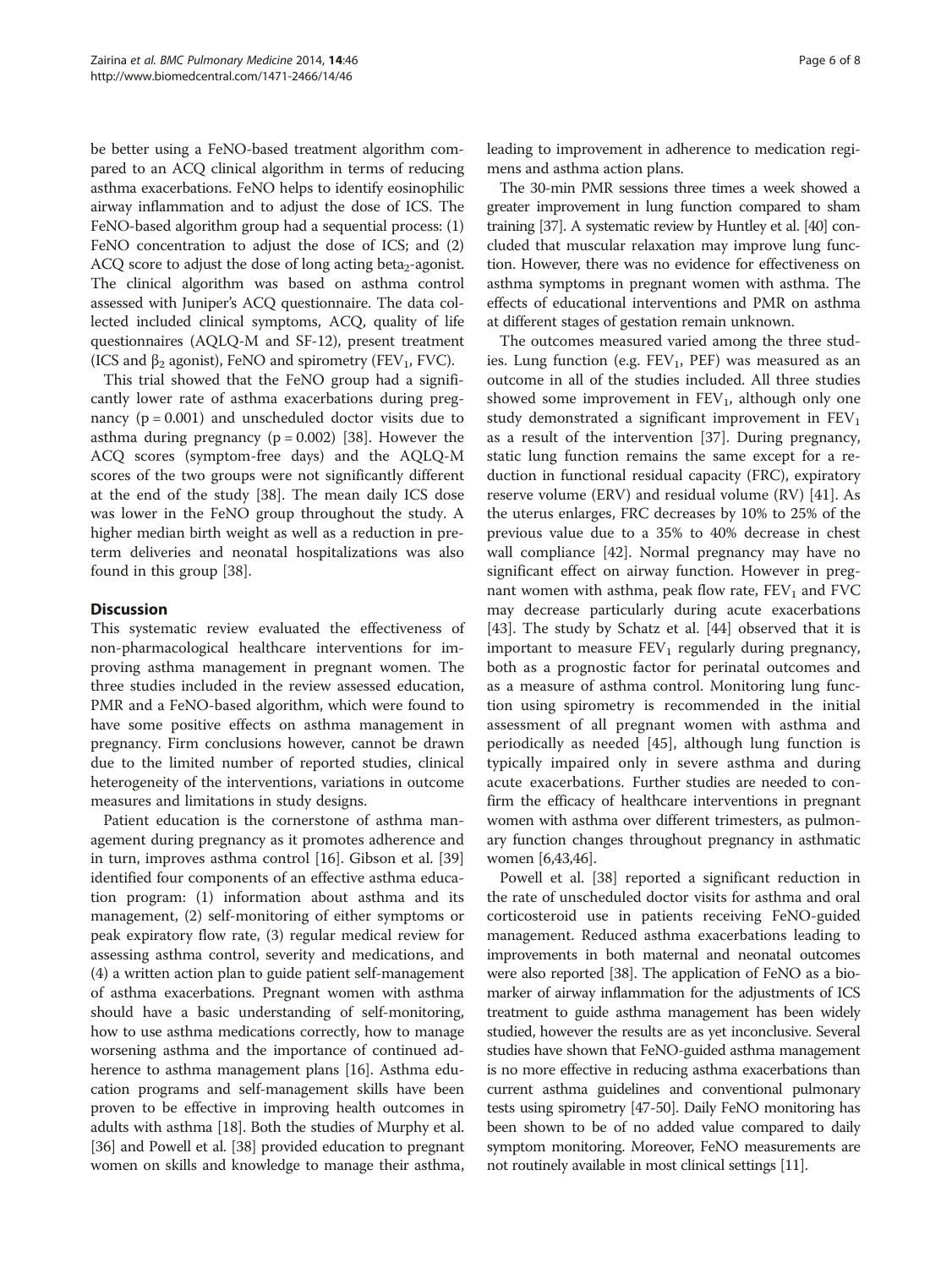<span id="page-6-0"></span>The American Thoracic Society [[51](#page-7-0)] recommends FeNO for monitoring airway inflammation in patients with asthma. However, there is insufficient evidence to support more widespread use. Various confounders, including sex, age, height, measurement technique, exhalation flow rate, smoking, anti-inflammatory medications and even what the patient ate for breakfast, may affect FeNO results [[51](#page-7-0)]. A cross-sectional study by Tamasi et al. [\[32](#page-7-0)] showed that in pregnant women with asthma, FeNO levels are elevated compared to healthy pregnant women and they correlate with the level of asthma control. Further studies comparing FeNO-guided asthma management with simple implementation of asthma guidelines in conjunction with conventional lung function monitoring, especially in pregnant women, are required to confirm any advantage of FeNO monitoring over traditional monitoring/ self-management.

#### Strengths and weaknesses of this review

This is the first systematic review of the effectiveness of non-pharmacological healthcare interventions for managing asthma and improving health outcomes in pregnant women with asthma. Unpublished studies were not included in this review. A meta-analysis was not possible because of the clinical heterogeneity of the data and study designs.

# Practice and research implications

A clinical algorithm for asthma management based on objective measures and asthma symptoms could potentially reduce asthma exacerbations during pregnancy. The goals of asthma management in pregnant women are the same as in non-pregnant patients, which are to control asthma symptoms, maximize lung function, minimize medication side effects and prevent asthma exacerbations. These goals need to be considered when designing interventions, in addition to pharmacological treatment, to improve health outcomes in pregnant women with asthma. The cost-effectiveness of interventions and satisfaction of patients and health professionals also need to be assessed before implementation of such interventions in clinical practice. Further evidence is needed from well-designed prospective controlled studies in pregnant women with asthma investigating the effectiveness of interventions that incorporate patient education, patient self-management and periodic followup with health professionals.

# Conclusions

Our review suggests that non-pharmacological healthcare interventions including education, self-management, progressive muscle relaxation and periodic follow-up may optimize asthma management in pregnancy. Interventions that enable pregnant women to be monitored regularly using objective measures of lung function or asthma symptoms appear to be more effective in improving health outcomes during pregnancy.

#### Abbreviations

ACQ: Asthma control questionnaire; AQLQ-M; AQLQ-M: Asthma quality of life questionnaire – marks; FeNO: Fraction of exhaled nitric oxide; FEV<sub>1</sub>: Forced expiratory volume in 1 second; FVC: Forced vital capacity; ICS: Inhaled corticosteroid; PEF: Peak expiratory flow rate; PMR: Progressive muscle relaxation; SF- 12: Short form-12; SF-36: Short form-36.

#### Competing interests

JG and MA hold an investigator-initiated grant from Pfizer for unrelated research. The other authors declare that they have no conflicts of interest.

#### Authors' contributions

EZ searched the literature and selected the studies. She also extracted and assessed the relevant data, working with JG and KS. EZ drafted the manuscript and developed it with input from all the authors. All authors approved the final manuscript.

#### Acknowledgements

We would like to acknowledge the Directorate General Higher Education of Indonesia and Airlangga University Indonesia for supporting EZ with a PhD scholarship.

#### Author details

<sup>1</sup> Centre for Medicine Use and Safety, Monash University, Parkville, VIC, Australia. <sup>2</sup>Department of Epidemiology and Preventive Medicine, Monash University, Melbourne, VIC, Australia. <sup>3</sup> Department of Allergy, Immunology and Respiratory Medicine, The Alfred Hospital, Melbourne, VIC, Australia.

#### Received: 12 December 2013 Accepted: 7 March 2014 Published: 19 March 2014

#### References

- Bousquet J, Khaltaev N: Global surveillance, prevention and control of chronic respiratory diease: a comprehensive approach 2007. In Switzerland: World Health Organization; 2007.
- 2. GINA Report: Global strategy for asthma management and prevention. In 2010. From the Global Strategy for Asthma (GINA) [http://www.](http://www.ginasthma.org) [ginasthma.org.](http://www.ginasthma.org)
- 3. Kwon HL, Triche EW, Belanger K, Bracken MB: The epidemiology of asthma during pregnancy: prevalence, diagnosis, and symptoms. Immunol Allergy Clin North Am 2006, 26:29–62.
- 4. Kwon H, Belanger K, Bracken M: Asthma prevalence among pregnant and childbearing-aged women in the United States: estimates from national health surveys. Ann Epidemiol 2003, 13:317–324.
- 5. Sawicki E, Stewart K, Wong S, Leung L, Paul E, George J: Medication use for chronic health conditions by pregnant women attending an Australian maternity hospital. Aust N Z J Obstet Gynaecol 2011, 51:333-338.
- 6. Schatz M, Harden K, Forsythe A, Chilingar L, Hoffman C, Sperling W, Zeiger RS: The course of asthma during pregnancy, post partum, and with successive pregnancies: a prospective analysis. J Allergy Clin Immunol 1988, 81:509–517.
- 7. Sawicki E, Stewart K, Wong S, Paul E, Leung L, George J: Management of asthma by pregnant women attending an Australian maternity hospital. Aust N Z J Obstet Gynaecol 2012, 52:183–188.
- 8. Murphy VE, Wang G, Namazy JA, Powell H, Gibson PG, Chambers C, Schatz M: The risk of congenital malformations, perinatal mortality and neonatal hospitalisation among pregnant women with asthma: a systematic review and meta-analysis. BJOG 2013, 120:812–822.
- 9. Namazy JA, Murphy VE, Powell H, Gibson PG, Chambers C, Schatz M: Effects of asthma severity, exacerbations and oral corticosteroids on perinatal outcomes. Eur Respir J 2013, 41:1082–1090.
- 10. Wen SW, Demissie K, Liu S: Adverse outcomes in pregnancies of asthmatic women: results from a Canadian population. Ann Epidemiol 2001, 11:7–12.
- 11. BTS 2007, British Thoracic Society, Scottish Intercollegiate Guideline Network: British guideline on the management of asthma 2007.